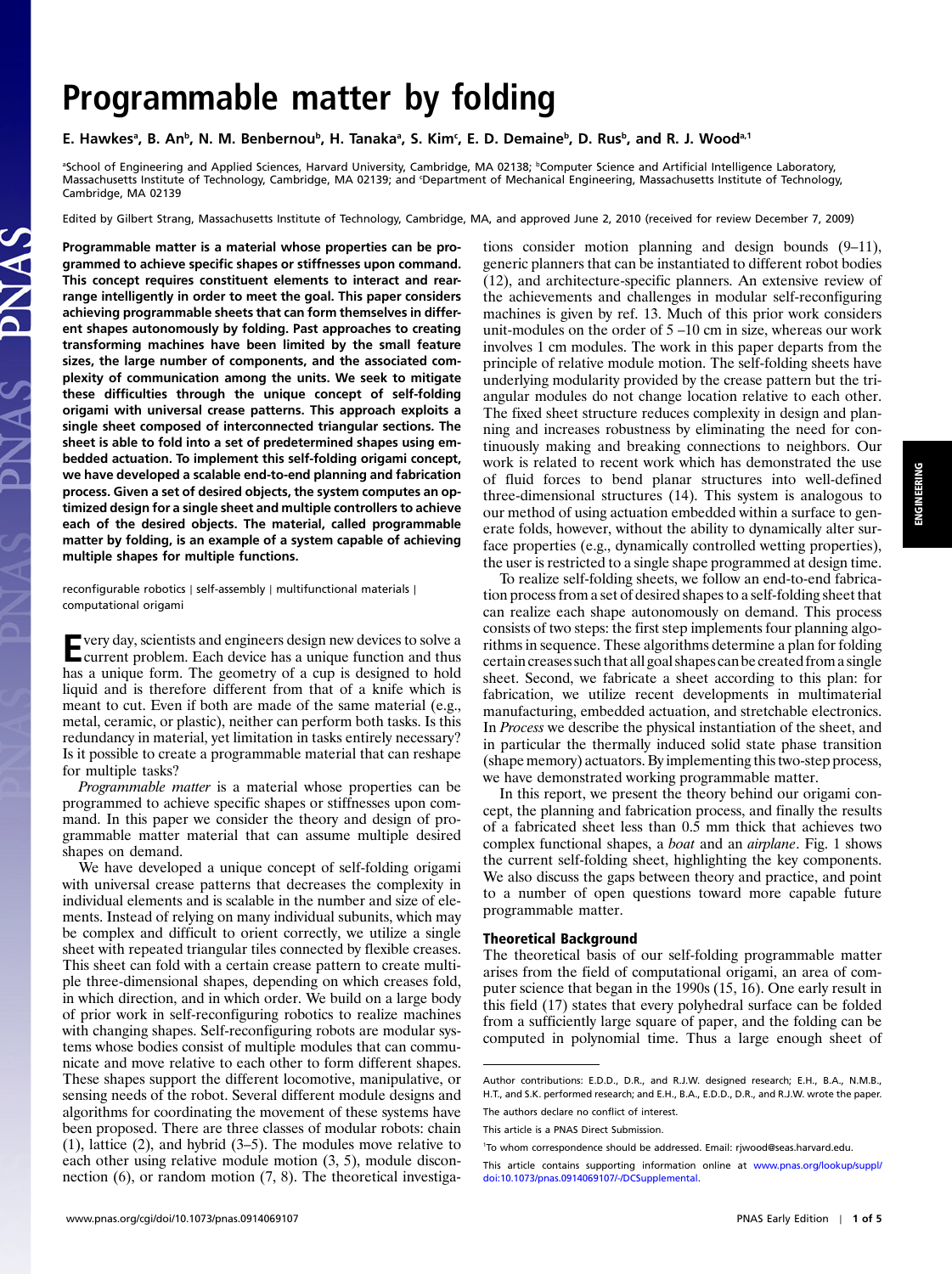

Fig. 1. 32-tile self-folding sheet, capable of achieving two distinct shapes: a "paper airplane" and a "boat." Joule-heated SMA bending actuator "stapled" into the top  $(A)$  and bottom  $(B)$  sides of the sheet. Patterned traces cross the silicone flexures and are shown unstretched (C) and after stretching as a flexure bends 180° (D). Silicone flexure bent 180°, with both a single fold (E) and folded again to create a compound fold (four layers thick) (F).

programmable matter patterned with a specific crease pattern is capable of achieving any specific polyhedron. However, every desired shape might require a different crease pattern.

To design programmable matter that can fold into multiple shapes, we require a new theory of universal crease patterns. We use a box-pleat pattern (Fig. 1), which has square subunits composed of eight isosceles triangles. Motivated by programmable matter, we recently proved that an  $n \times n$  box-pleat tiling has as a folded state any polyhedral surface made up of  $O(n)$  unit cubes on the cubic lattice (18). Another theorem guarantees that any such folded state can be reached by a continuous folding motion without the material penetrating itself (19). This combined theory allows the creation of exponentially many foldings out of a single tiled crease pattern. By a standard voxelization procedure, any polyhedral surface or solid can be approximated on the cubic lattice. Therefore the box-pleat tile is a universal crease pattern that can fold into any polyhedral surface of a specified resolution. The practical aspects of this result and its implications are discussed more below.

This theory suggests building a regular pattern of potential wells such that the potential energy reaches a local minimum as the crease becomes completely folded. If the face of each triangle in the box-pleat pattern is attracted to the face of each of its three neighbors, then it can be shown that any combination of folds will result in attraction and thus a local potential energy minimum.

There are several issues that increase the gaps between theory and practice. First, the theory provides an algorithm to design a folding of any three-dimensional voxel shape, but can be inefficient in its required sheet resolution. In practice, we find that human origamists can often design more efficient foldings from a given-resolution sheet. Second, the theory assumes that the sheet has zero thickness, while real materials have positive thickness. Thickness is an issue mainly for compound folds, where one folds multiple layers of material at once, which we resolve by using stretchable material for crease joints. Third, the theory assumes that the sheet can flex during the motion to a folded state, while the material we use is relatively stiff to simplify control. Fourth, the theory also assumes continuous control—that the entire sheet can be completely controlled in an arbitrary fashion while digital control necessitates discrete control with a finite number of actuators and uncertainty. Nonetheless, we show that reliable discrete controllers exist and can be computed for the practical shapes we consider.

## Process

To create a self-folding smart sheet, we have developed a two-step process of planning and fabrication. The planning process begins with a set of goal configurations. After completion, it returns a plan of the optimized location and control sequence of creases that must be folded to create such configurations. The second step is the fabrication process which takes this specific plan and produces a working sheet. This process is depicted in Fig. 2.

Planning Algorithms. The planning process consists of four distinct algorithms: the input to the process is one or more folded states of a common box-pleat grid, which can be computed by the universality algorithm of ref. 18 or designed by human origamists. The output is a design of a programmable matter sheet and controllers for folding that sheet into any of the input shapes.

The first planning algorithm unfolds each of the given shapes. This algorithm is based on a rigid origami simulator (20) which is able to fold a shape given a set of creases. We apply the simulator in reverse to heuristically unfold a given three-dimensional folded state, by applying local unfolding forces at the creases. Upon success, the simulator returns a continuous path for each tile during unfolding.

The second algorithm takes in the continuous folding paths from the first algorithm and produces a discrete folding plan. This plan includes which creases must fold, in which direction, and at what time in the folding process. The algorithm discretizes the given continuous motion into discrete time intervals called phases. Creases belonging to a common phase are all folded simultaneously. The first and second algorithms are run sequentially for each one of the goal shapes, producing an individual discrete plan for each goal shape. For example, if three goal shapes are desired, these algorithms will produce three plans for three separate sheets, each able to fold into one of the goal shapes.



Fig. 2. The development of the programmable material first uses planning algorithms to plan a single shape, then merges multiple plans for multiple shapes, and finally outputs a design for how to fabricate the components of the sheet.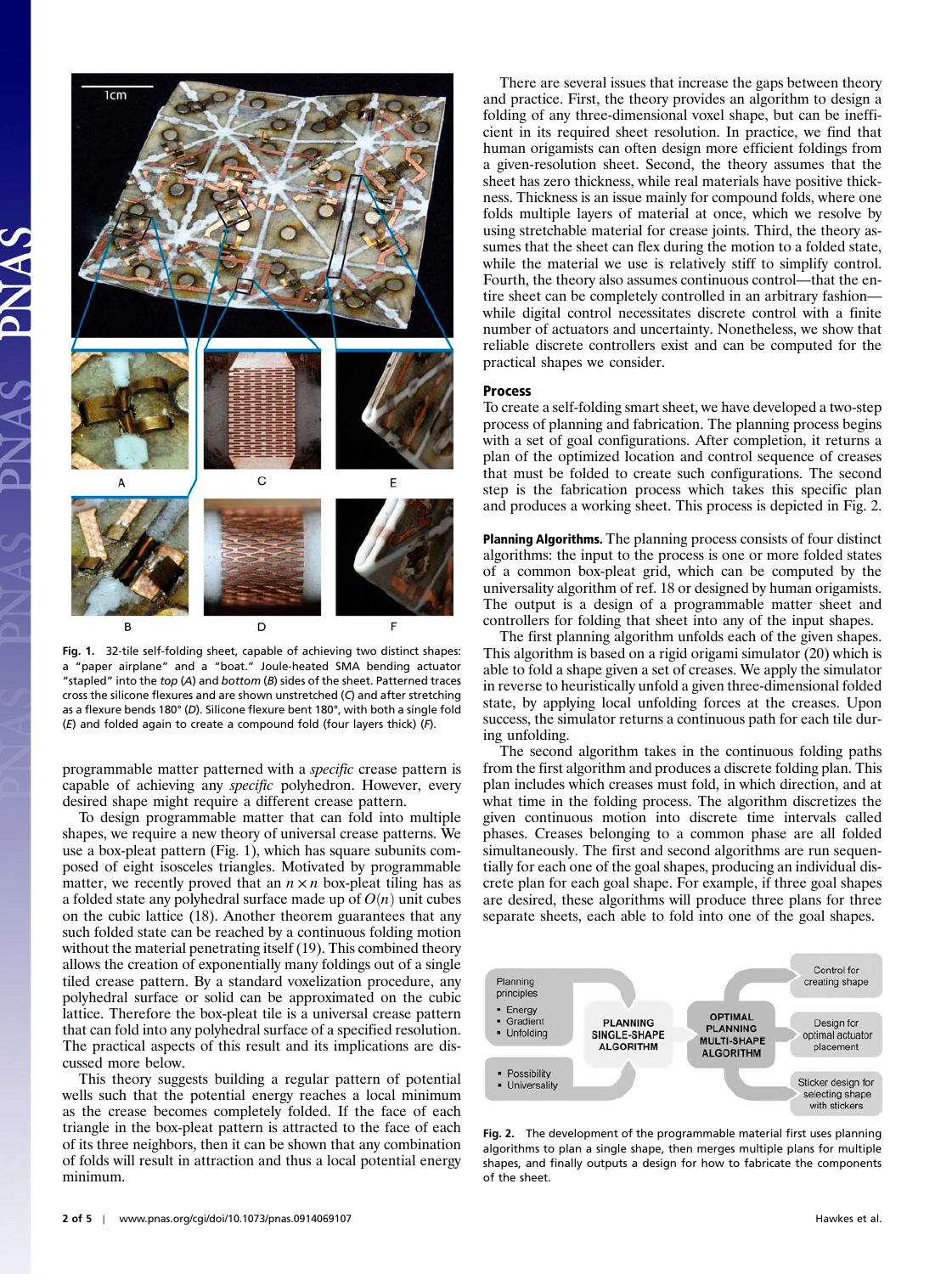The third algorithm receives each of the individual plans from the second algorithm and assembles them onto one sheet. Then the algorithm takes all creases that need to be folded from all the incoming plans and divides them into groups. These groups are created such that every phase from the incoming plans can be written as a linear combination of the new groups. That is, activating one or more of the groups created by the third algorithm can create the first, second, third, etc. phase from the plan for the first shape, as well as the first, second, third, etc. phase for the second goal shape, and so on. This algorithm is run once for each possible arrangement of individual plans from the second algorithm on a single sheet. For example, if there are two goal shapes and the second algorithm returns two corresponding plans, then these two plans can fit simultaneously on a single square sheet in eight different arrangements (four 90° rotations and one 180° flip).

Finally, the fourth algorithm chooses the optimum arrangement from the output of the third algorithm to minimize either the number of actuators or number of actuator groups. We either minimize the number of actuators to save energy and fabrication time, or minimize the number of groups of actuators to eliminate unnecessary circuitry and minimize folding time by maximizing parallelism. Finally, we check for detrimental antagonistic overlaps which can cause incorrect folding. An antagonistic overlap requires a crease to bend one way for one shape and the opposite way for a second shape. Bidirectional actuation is possible in practice but brings added mechanical complexity, which we avoid with the simple unidirectional actuators described as part of the fabrication process. Therefore, we remove the actuator from such a crease to allow passive motion caused by the folding of other creases. Often we find that the folding of other creases correctly folds the passive crease, both in simulation and in practice; otherwise, we call the passive crease detrimental. Any arrangement with a detrimental antagonistic overlap is discarded.

The running time of the last three algorithms is polynomial for a fixed number of target shapes. For a large number of shapes, we would have to replace the exhaustive search over all arrangements of individual plans on a sheet. The running time of the first algorithm has not been analyzed, butits similarity to the gradient flow of ref. 21 suggests that a pseudopolynomial time bound holds.

Fabrication Process. The second step of our process is the fabrication of the three components of the programmable material: the tiled composite sheet, thin-foil actuators, and flexible electronics. The first component, the sheet, must have semirigid tiles to transmit force from the actuators, yet have joints stretchable enough to allow compound folding\*. To create the sheet we laminate a single sheet of sixteen-layer E-glass fiber (104 weave), impregnated with RS-30 resin. Glass-reinforced composites are used for the tiles because of high strength, light weight, ease of machinability, and material compatibility with silicone-based elastomers used for the joints. The uncured composite sheet is laser micromachined with a CO*<sup>2</sup>* laser (from Universal Laser Systems) to create slots for magnets. The magnets are used to create the potential wells discussed previously in *Theoretical Background*. The composite is cured at 140° C for four hours then micromachined to form the tile pattern. Alignment is ensured by machining the tiles while attached to a tacky substrate (Gel-Pak X8). Flexures are created by casting two-part GI-1100 RTV-2 silicone rubber (Fig. 1E). Elastomeric joints are essential for complex shapes since the joints need to stretch as well as bend. The resulting sheet can then be released and further machined for actuator attachment, metal deposition, or other additive or subtractive processes. This composite process shares similarities with Shape Deposition Manufacturing (22) and Smart Composite Microstructures (23), both of which were established as rapid fabrication techniques for composite robotic structures.

Actuators for the sheet must be low profile, simple to attach to the sheet substrate, and easy to create in quantities of tens or hundreds (depending upon the sheet dimensions and resolution). To put the actuator requirements in perspective, relatively large torques are necessary (on the order of tens of millinewtonmeters) to account for the mass of adjacent tiles, but the thickness cannot exceed that of the sheet (approximately 500 μm) so as to avoid interference during operation. High torques can be achieve geometrically (i.e., using a larger moment arm), however this is not a viable option for the sheets. Our unique thin-foil actuators, the second physical component, are capable of 180° of folding motion and are easily embedded within the tiling. We use thin (100 μm) foil Nitinol shape memory alloy (SMA) for the actuator material. The planform geometry is formed with a pulsed ultraviolet laser micromachining system. The micromachined foil is tinned, fixed in a jig to hold a desired (folded) shape, and annealed at 420° C for 30 min. This annealing process resets the undeformed martensitic state such that when unfolded, the actuator will "remember" its folded shape when heated above its transition temperature of  $70^{\circ}$  C (24). Thus any fold that is annealed into SMA can be manually flattened, and upon actuation, the fold is reformed. There are four folds in each actuator: one central bending fold, and three distal clamping folds. For assembly onto the sheet, we open all four folds (Fig. 3, top). The actuator is placed onto the sheet with each of the three legs inserting into a through-hole. The distal bends are heated with an external source, causing them to close (Fig. 3, middle). This results in a heat-activated staple, which tightly grips the substrate (Fig. 1  $A, B$ ). When the central fold is heated, the actuator folds tightly closed, which is the source of folding actuation for the sheet (Fig. 3, bottom). These actuators only remember folds in one direction (i.e., they fold from 0–180°). We have also prototyped antagonistic (bidirectional) actuators, however, for the algorithms and shapes discussed in this paper, only unidirectional actuators are needed. Thus, to minimize undesired complexity and maximize fabrication efficiency, only unidirectional actuation is described.

The third component of programmable matter is the stretchable electronics, which are capable of bridging the elastomer flexure creases. It is essential that the electrical traces can not only bend while the tiles are folding, but also stretch to achieve compound folds. This presents a significant challenge which is not achievable with standard flexible circuits. As a solution, we pattern the trace with a series of cuts, or a mesh, that allows the metal to lengthen as needed (Fig.  $1C$ ). The meshes are micromachined from a sheet of copper-laminated polyimide in the exact pattern needed and bonded to the surface of the tiling. The actuators are soldered to the traces forming groups of actuators, as determined by the planning algorithm, to form a single power circuit. Thus to fold a shape, current is applied through one or more groups, heating all actuators in this phase through Joule heating until folds are complete and magnets engage. Then a second set of groups, or phase, is activated, a third, etc.

Programming. An important aspect of creating programmable matter is the actual programming that allows a user to trigger the formation of the desired shape. For the self-folding sheet, we developed a method for programming shapes by stickers. The idea is to enable users to request the formation of a shape without the use of a computer. The intuition is to create the smart sheets to include all the electronic circuitry except for actuator and connector wiring. Stickers are thin materials that contain the circuitry required to connect and trigger the correct actuators for making a specific object. If we have k objects that are achievable from a base sheet, the user will receive the base sheet and  $k$ stickers, each of which programs the formation of one of the  $k$ 

<sup>\*</sup>A compound fold is a fold that creases two or more layers of the sheet at once. These multiple layers are created through previous folds, see Fig. 1F.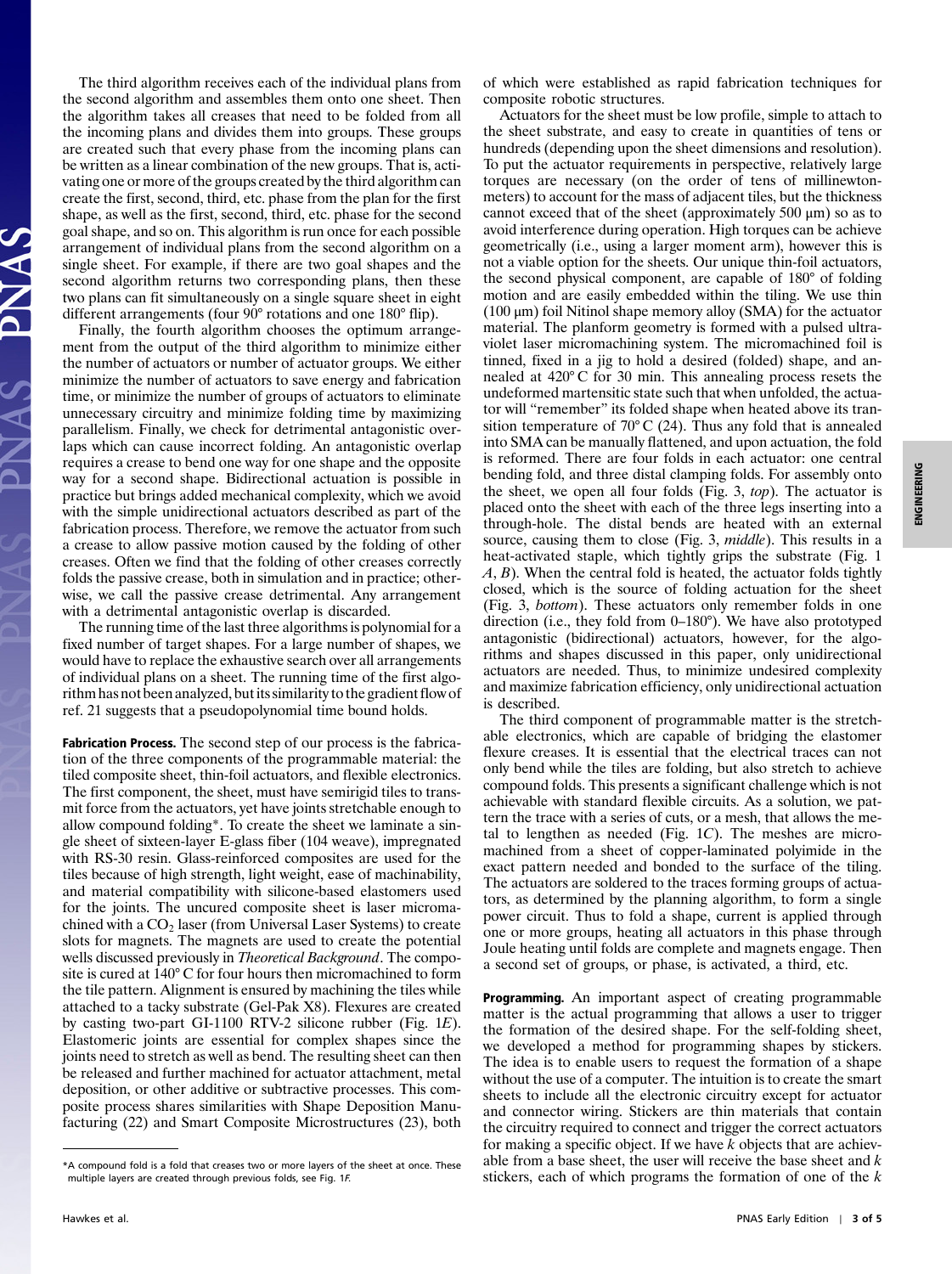

Fig. 3. SMA actuator unfolded after annealing (top). The actuator is "stapled" to the sheet in this position, with each of the three legs fitted through a hole in the sheet. Heat is applied at each red arrow to fold the three distal joints (middle). This causes the "heat-activated staple" to clamp the bottom side of the sheet. When the entire actuator is Joule heated, the central joint bends, folding the sheet 180° (bottom).

objects. Thus, programming the object reduces to placing the stickers on top of the sheet. Sticker Programming has three components: Programmable Matter with Sticker Operating System, Sticker Compiler, and Programmed Sticker device. Algorithms with the same flavor as the ones described for designing the placement of the actuators and the control for creating an object are used to automatically design the base sheet and the stickers that go with it.

### Results

Using the two-step planning and fabrication process described above, we have designed, fabricated, and tested a thirty-two-tile

sheet, with twenty actuators, five actuator groupings (Groups 1–5), three phases (Phase A–C), and two goal shapes ("boat" and "airplane"). This design is optimized to use the minimum number of actuators, 14.4% fewer than nonoptimized arrangements. Upon activating Groups 1, 2, and 3 the nine actuators of Phase A are heated, and the "boat" folds (Fig.  $4A-D$ ). Once unfolded by hand, Groups 2 and 4 are activated, and Phase B (the triangular flaps) of a "paper airplane" folds (Fig.  $5 A-C$ ). Finally, Groups 3 and 5 receive current, and Phase C, the second phase of the "airplane" (backbone and wings), folds (Fig. 5 <sup>D</sup>–F) (See also [Movie S1](http://www.pnas.org/lookup/suppl/doi:10.1073/pnas.0914069107/-/DCSupplemental/pnas.0914069107_SI.pdf?targetid=SM1)). One amp is run through the actuators, each with a resistance of 0.25 Ω, resulting in 1–2.25 W of power depending on the phase. Each phase takes between 6 and 10 s to fold, requiring between 6 and 22.5 Joules of energy for activation. Speed can be increased, but at the expense of a higher power input.

#### Discussion and Conclusion

With the concept of self-folding origami, we hope to bring programmable matter into reality in the near future. We have presented an end-to-end approach to creating self-folding sheets capable of realizing multiple shapes. In theory, our algorithms can plan the creation of any three-dimensional shape. In practice, we are limited by actuator size and torque considerations, as well as control and coordination constraints for multiple actuators.

At the moment, the self-folding devices we have created are limited to a finite set of shapes that can be created with oneway actuators. This limitation is primarily due to the physical realization of the sheet (one-way actuators, fixed wiring scheme, etc.), which is specified by the algorithm given the desired shapes. This limitation could be alleviated in one of two ways: (i) bidirectional actuation at each joint, each individually addressable by the controller or  $(ii)$  calculation of a large number of mutually compatible basis shapes from which goal shapes could be composed. The former would involve only the first two steps of the algorithm (the third and fourth are required to place multiple goal shapes in a predetermined manner on a single sheet). The latter is a natural extension of our current methods but with larger sheets with more actuation. The result would be a single sheet that can be folded into any shape up to a prescribed resolution.

One important consideration for the practicality of this method is the scalability of the self-folding sheet, both in terms of resolution of the individual elements (tiles) and the number of elements that can be effectively combined in a single sheet. First, the resolution of the tiles is limited by the scalability of each element. The current materials and methods use to create the substrate can be reasonably shrunk to create tiles on the order of a few millimeters in largest dimension. Below this threshold, lithography and micromolding techniques (for example, molding elastomers using capillary action (25)) could be used to reduce feature sizes further. Scaling of actuation has two considerations:



Fig. 4. Simulation (left) and experiments (right, with time shown in lower right—mm:ss.s) of a self-folding "boat."(A). All actuators receiving current (B). Immediately before magnetic closures engage (C). Finished boat on side (D).